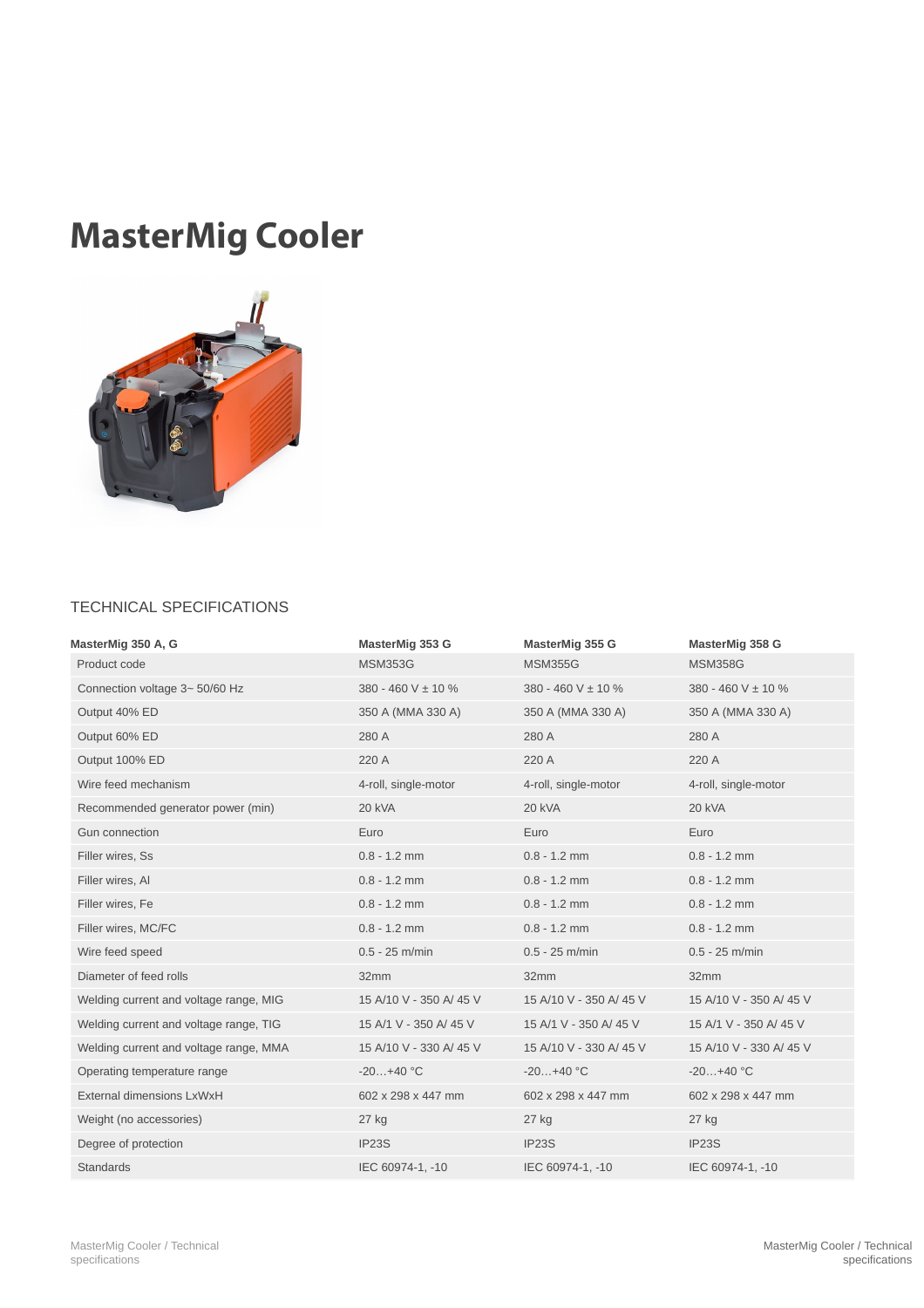| MasterMig 350 A, G           | MasterMig 353 G | MasterMig 355 G | MasterMig 358 G |
|------------------------------|-----------------|-----------------|-----------------|
| Wire spool weight, max.      | $20$ kg         | 20 kg           | 20 kg           |
| Wire spool diameter, max.    | 300 mm          | 300 mm          | 300 mm          |
| <b>EMC class</b>             | А               | A               | A               |
| Storage temperature range    | $-40+60$ °C     | $-40+60$ °C     | $-40+60$ °C     |
| Shielding gas pressure (max) | $0.5$ MPa       | $0.5$ MPa       | 0.5 MPa         |

| MasterMig 350 A, GM                       | MasterMig 353 GM                                    | MasterMig 355 GM                                    | MasterMig 358 GM                                    |
|-------------------------------------------|-----------------------------------------------------|-----------------------------------------------------|-----------------------------------------------------|
| Product code                              | MSM353GM                                            | <b>MSM355GM</b>                                     | MSM358GM                                            |
| Connection voltage 3~50/60<br>Hz          | 220 - 230 V ±10 %; 380 - 460 V ±10<br>$\%$          | 220 - 230 V ±10 %; 380 - 460 V ±10<br>$\%$          | 220 - 230 V ±10 %; 380 - 460 V ±10<br>$\%$          |
| Output 40% ED                             | 350 A (MMA 330 A); 300 A (MMA<br>280 A)             | 350 A (MMA 330 A); 300 A (MMA<br>280 A)             | 350 A (MMA 330 A); 300 A (MMA<br>280 A)             |
| Output 60% ED                             | 280 A; 240 A                                        | 280 A; 240 A                                        | 280 A; 240 A                                        |
| Output 100% ED                            | 220 A; 190 A                                        | 220 A; 190 A                                        | 220 A; 190 A                                        |
| Wire feed mechanism                       | 4-roll, single-motor                                | 4-roll, single-motor                                | 4-roll, single-motor                                |
| Recommended generator<br>power (min)      | 20 kVA                                              | 20 kVA                                              | <b>20 kVA</b>                                       |
| Gun connection                            | Euro                                                | Euro                                                | Euro                                                |
| Filler wires, Ss                          | $0.8 - 1.2$ mm                                      | $0.8 - 1.2$ mm                                      | $0.8 - 1.2$ mm                                      |
| Filler wires, Al                          | $0.8 - 1.2$ mm                                      | $0.8 - 1.2$ mm                                      | $0.8 - 1.2$ mm                                      |
| Filler wires, Fe                          | $0.8 - 1.2$ mm                                      | $0.8 - 1.2$ mm                                      | $0.8 - 1.2$ mm                                      |
| Filler wires, MC/FC                       | $0.8 - 1.2$ mm                                      | $0.8 - 1.2$ mm                                      | $0.8 - 1.2$ mm                                      |
| Wire feed speed                           | $0.5 - 25$ m/min                                    | $0.5 - 25$ m/min                                    | $0.5 - 25$ m/min                                    |
| Diameter of feed rolls                    | 32mm                                                | 32mm                                                | 32mm                                                |
| Welding current and voltage<br>range, MIG | 15 A/10 V - 350 A/ 45 V<br>15 A/10 V - 300 A/ 40 V  | 15 A/10 V - 350 A/ 45 V; 15 A/10 V -<br>300 A/ 40 V | 15 A/10 V - 350 A/ 45 V; 15 A/10 V -<br>300 A/ 40 V |
| Welding current and voltage<br>range, TIG | 15 A/1 V - 350 A/ 45 V; 15 A/1 V -<br>300 A/ 40 V   | 15 A/1 V - 350 A/ 45 V; 15 A/1 V -<br>300 A/ 40 V   | 15 A/1 V - 350 A/ 45 V; 15 A/1 V -<br>300 A/ 40 V   |
| Welding current and voltage<br>range, MMA | 15 A/10 V - 330 A/ 45 V; 15 A/10 V -<br>300 A/ 40 V | 15 A/10 V - 330 A/ 45 V; 15 A/10 V -<br>300 A/40 V  | 15 A/10 V - 330 A/ 45 V; 15 A/10 V -<br>300 A/ 40 V |
| Operating temperature range               | $-20+40 °C$                                         | $-20+40$ °C                                         | $-20+40 °C$                                         |
| External dimensions LxWxH                 | 602 x 298 x 447 mm                                  | 602 x 298 x 447 mm                                  | 602 x 298 x 447 mm                                  |
| Weight (no accessories)                   | 27 kg                                               | 27 kg                                               | 27 kg                                               |
| Degree of protection                      | IP23S                                               | IP23S                                               | IP23S                                               |
| <b>Standards</b>                          | IEC 60974-1, -10                                    | IEC 60974-1, -10                                    | IEC 60974-1, -10                                    |
| Wire spool weight, max.                   | 20 kg                                               | 20 kg                                               | 20 kg                                               |
| Wire spool diameter, max.                 | 300 mm                                              | 300 mm                                              | 300 mm                                              |
| <b>EMC</b> class                          | Α                                                   | Α                                                   | Α                                                   |
| Storage temperature range                 | $-40+60$ °C                                         | $-40+60$ °C                                         | $-40+60$ °C                                         |
| Shielding gas pressure (max)              | 0.5 MPa                                             | $0.5$ MPa                                           | $0.5$ MPa                                           |
|                                           |                                                     |                                                     |                                                     |
| <b>MasterMig Coolers</b><br>Product code  |                                                     | <b>MasterMig Cooler</b><br>MSMC1KW                  | <b>MasterMig Cooler MV</b><br>MSMC1KWM              |